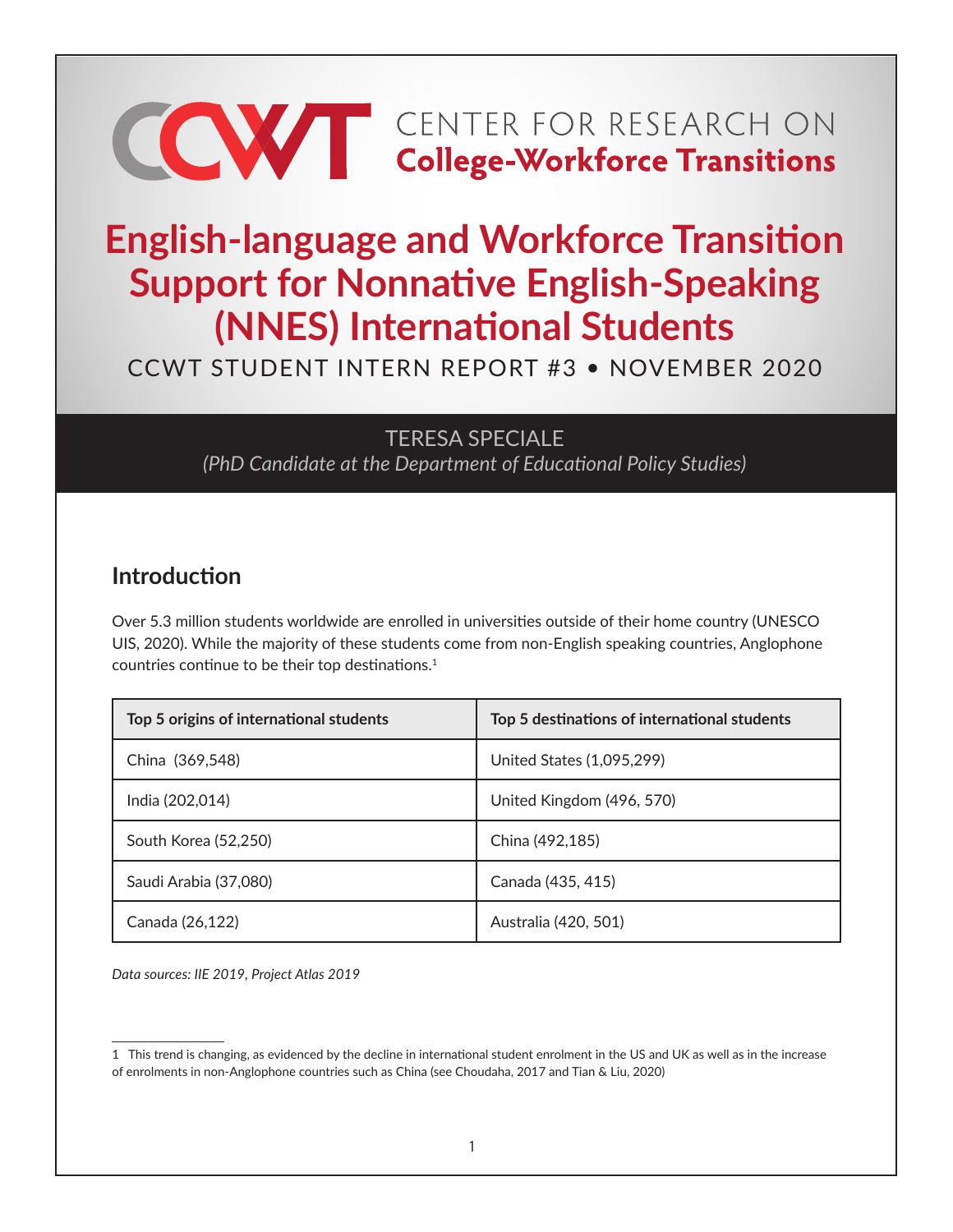International students are drawn to foreign universities in search of credentials and academic and career opportunities unavailable in their home countries (ITA, 2016). The majority pursue degrees in STEM fields (in particular engineering, math, and computer science), followed closely by Business and Management (IIE, 2019). A prerequisite for admission to an English-speaking institution of higher education is English language proficiency, determined by standardized tests such as the Test of English as a Foreign Language (TOEFL) and the International English Language Testing System (IELTS).

Numerous studies have shown that even after admission to an English-speaking university, nonnative English-speaking (NNES) international students' English language proficiency presents obstacles to their integration and success in academic and non-academic settings (e.g. Andrade, 2009; Gebhard, 2012; Xing & Bolden, 2019; Shih & Brown, 2000). These obstacles are especially acute for NNES international students of color, for whom racial/ethnic and linguistic prejudices intersect (Yao et al, 2019; Lee & Rice, 2007; Asante et al, 2016; Fries-Britt et al, 2014; Mitchell Jr. et al, 2017; Beoku-Betts, 2004).

While much attention has been paid to NNES international students' experiences adapting to academic life in a foreign university, less attention has been paid to their college-workforce transitions and to the ways in which universities can better support this transition. International students face unique obstacles in their search for employment. If they choose to stay in the U.S. after graduation, they must contend not only with a crumbling job market due to COVID-19, but also with confusing, ever-changing, and increasingly hostile federal immigration policies.2 Most international students have F-1 visas, which allows students to work but only under certain conditions. After graduation, many students compete for one of an ever-shrinking number of available H1B visas,<sup>3</sup> which allow U.S. employers to temporarily employ foreign workers in specialty occupations. For international students, concerns about visa status are compounded with other issues such as "adapting to unfamiliar and often unspoken cultural job search norms, workplace etiquette, and conduct expectations" (McFadden & Seedorff, 2017, p. 37; Reynolds & Constantine, 2007).

This report examines policies and support-systems for NNES international students at the top five U.S. universities with the highest percentage of enrolled international students. In particular, it looks at Englishlanguage requirements for enrollment and ongoing English-language support for enrolled students; career counseling services and whether specific considerations and programming are offered for international students; and whether work preparedness and transitions are incorporated into language support programming. Specifically, this report addresses the following questions:

<sup>2</sup> The Trump administration has attempted to enact numerous immigration policies that have severely impacted international students, such as setting fixed terms for student visas based on country of origin (Redden, 2020) and imposing more stringent guidelines on Optional Practical Training (OPT) visas (Quilantan, 2020).

<sup>3</sup> The number of H1B visas are currently capped at 65,000. The Trump administration is currently being challenged in court due to its proposals of further narrowing the eligibility requirements for H1B visa holders (Redden, 2020).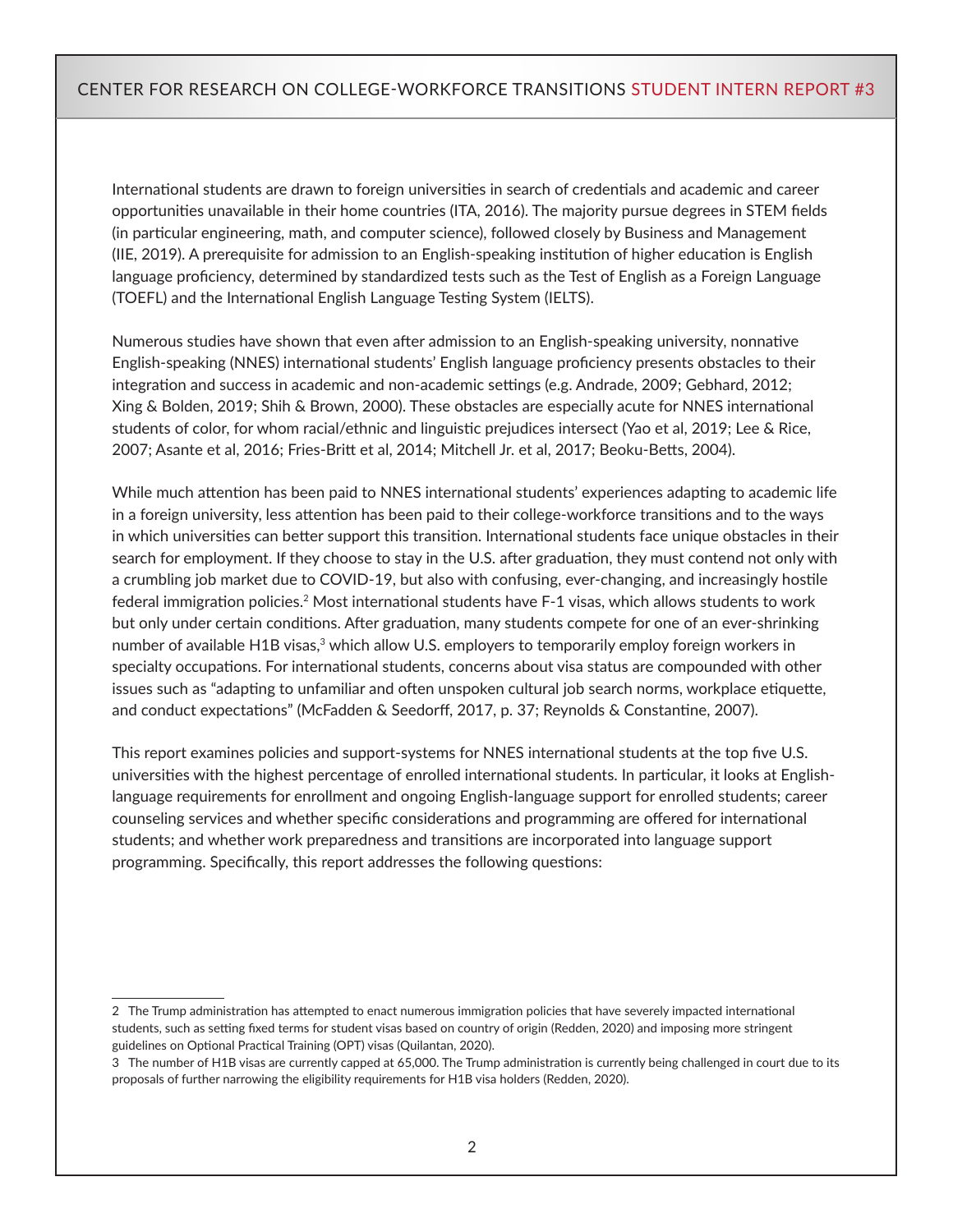- What are the demographics of international students at these schools?
- What are the English-language requirements for admission?
- What career counseling services are available and do they offer specific services for international students?
- What English-language support programs are available to international students?
- (How) are workforce transitions incorporated into these English-language support programs?

| U.S. UNIVERSITIES WITH HIHGEST NUMBER OF INTERNATIONAL STUDENTS |                |                             |  |  |
|-----------------------------------------------------------------|----------------|-----------------------------|--|--|
| <b>School Name</b>                                              | Location       | % of International Students |  |  |
| The New School                                                  | New York, NY   | 31%                         |  |  |
| Florida Institute of Technology                                 | Melbourne. FL  | 28%                         |  |  |
| University of Rochester                                         | Rochester, NY  | 27%                         |  |  |
| <b>Carnegie Mellon University</b>                               | Pittsburgh, PA | 22%                         |  |  |
| <b>Boston University</b>                                        | Boston, MA     | 21%                         |  |  |

Data source: *US News & World Report* (2020)

# **Methods**

The findings presented in this report were gathered through online searches of the top five universities' websites and is based entirely on publicly available data. Google search terms included: university name + international students, university name + ESL, university name + career counseling; university name + career counseling + international students; university name + international students + admission, university name + international students + support, and university name + international students + workforce transition.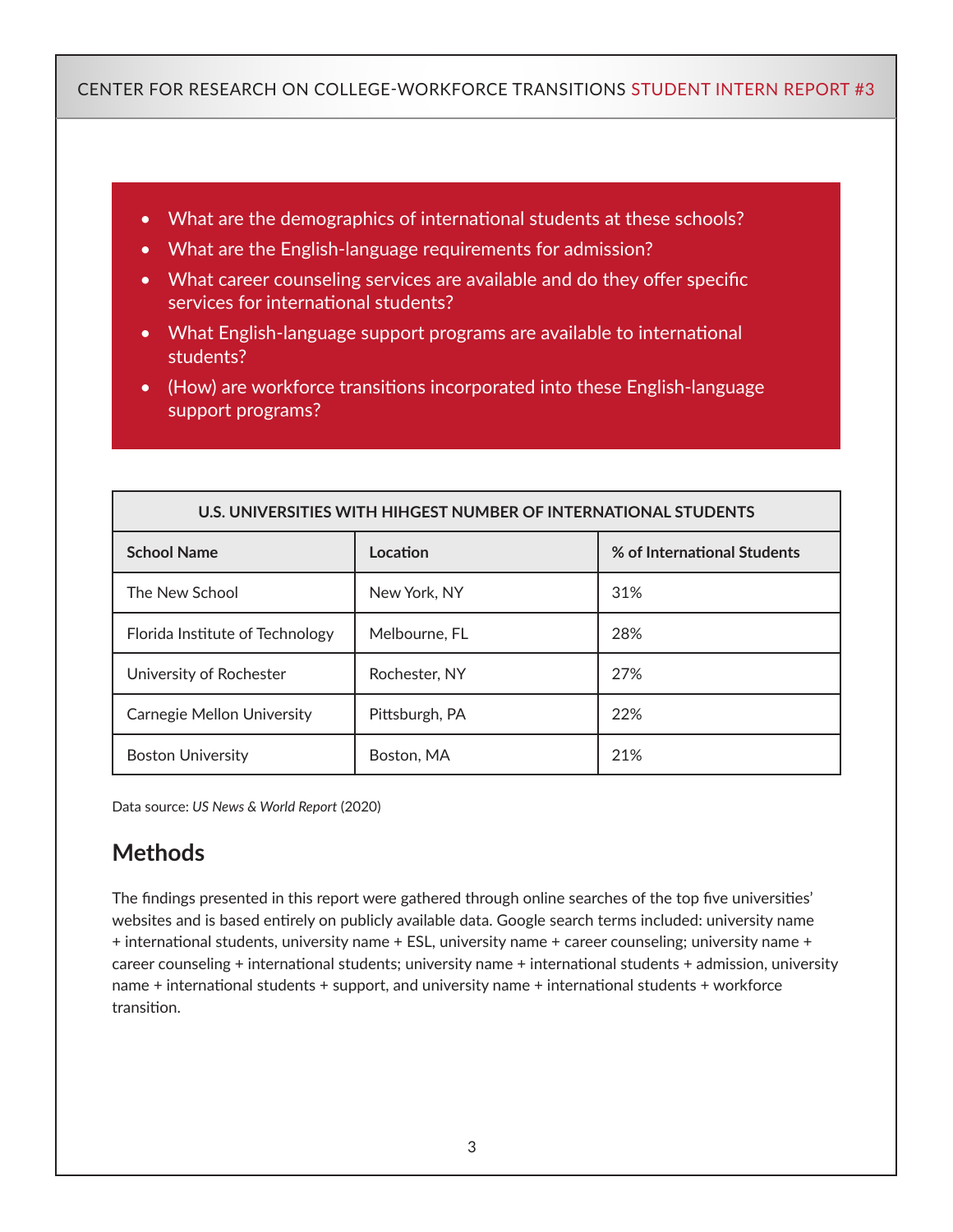| <b>School Name</b>                      | Top ten countries of origin                                                                                                                                         |
|-----------------------------------------|---------------------------------------------------------------------------------------------------------------------------------------------------------------------|
| The New School <sup>4</sup>             | China<br>1.<br>South Korea<br>2.<br>Canada<br>3.<br>India<br>4.<br>Taiwan<br>5.<br><b>UK</b><br>6.<br>7.<br><b>Brazil</b><br>Turkey<br>8.<br>9. Mexico<br>10. Japan |
| Florida Institute of Technology         | No data publicly available                                                                                                                                          |
| University of Rochester                 | No data publicly available                                                                                                                                          |
| Carnegie Mellon University <sup>5</sup> | China<br>1.<br>India<br>2.<br>3.<br>South Korea<br>Taiwan<br>4.<br>5.<br>Canada<br>Singapore<br>6.<br>7.<br>Japan<br>Hong Kong<br>8.<br>9. Germany<br>10. Australia |
| Boston University <sup>6</sup>          | China<br>1.<br>India<br>2.<br>South Korea<br>3.<br>Taiwan<br>4.<br>Canada<br>5.<br>Saudi Arabia<br>6.<br>7.<br>Japan<br>8. Indonesia<br>9. Turkey<br>10. Thailand   |

#### **Question 1: What are the demographics of international students at these universities?**

4 <https://www.newschool.edu/provost/student-demographics.pdf>

5 <https://www.cmu.edu/oie/about/docs/fall-stats-2019.pdf>

6 <https://www.bu.edu/isso/about/statistics/>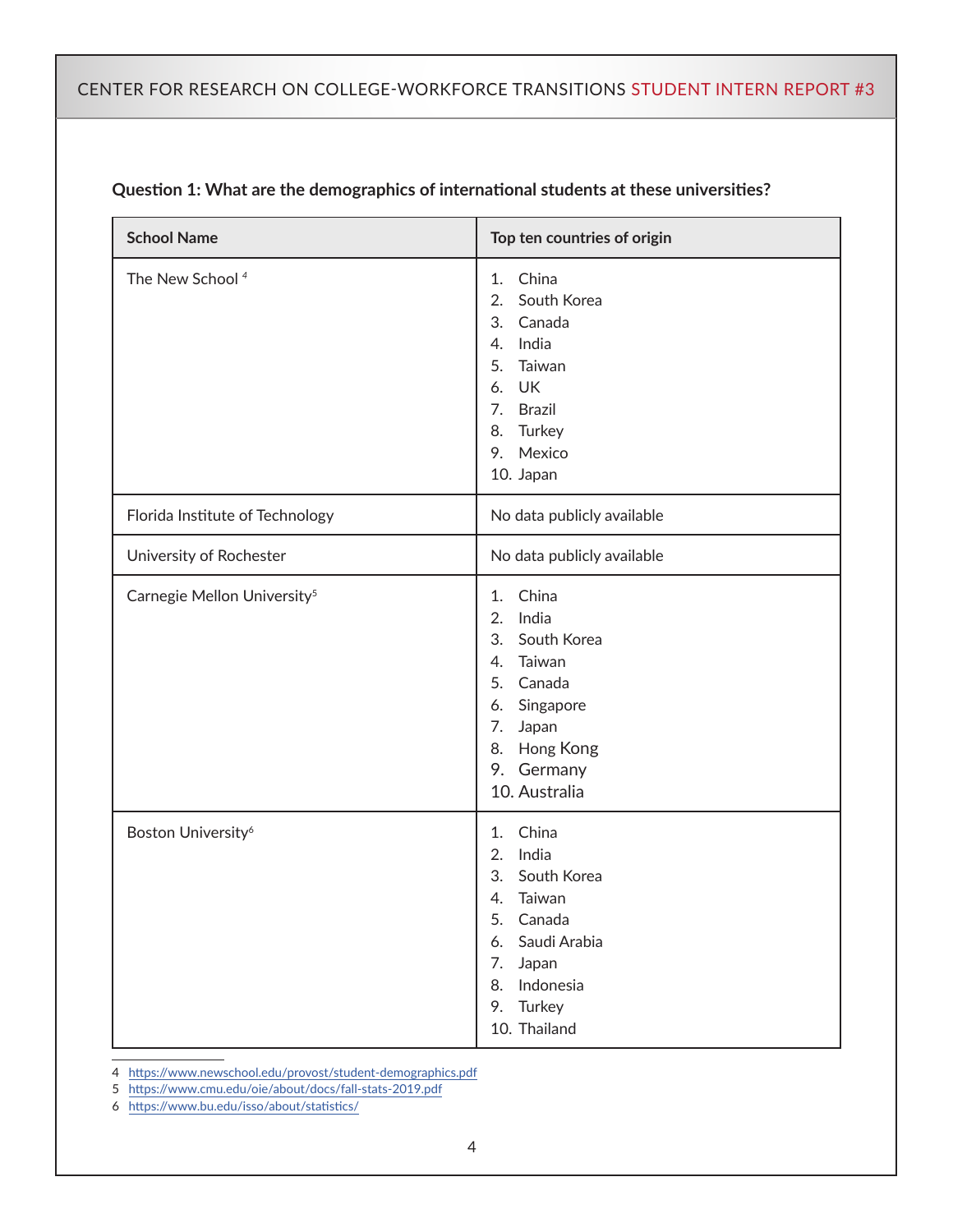| <b>School</b><br><b>Name</b>                   | <b>Minimum</b><br><b>TOEFL</b><br>score<br>$(120 \text{ max})$ | <b>Minimum</b><br><b>IELTS</b><br>score<br>$(9.0 \text{ max})$ | <b>Other</b><br>accepted tests<br>(minimum<br>score)                                                                              | <b>Requirements for graduate</b><br>assistantships                                                                                                                                                                                                 |
|------------------------------------------------|----------------------------------------------------------------|----------------------------------------------------------------|-----------------------------------------------------------------------------------------------------------------------------------|----------------------------------------------------------------------------------------------------------------------------------------------------------------------------------------------------------------------------------------------------|
| The New<br>School <sup>7</sup>                 | 100                                                            | 7.0                                                            | PTE <sup>8</sup> (68)<br>DET <sup>9</sup> (120)                                                                                   | No information found                                                                                                                                                                                                                               |
| Florida<br>Institute of<br>Technology<br>10    | 79                                                             | 6.0                                                            | PTE (58)<br>Cambridge<br>English<br>Advanced<br>test <sup>11</sup> (180)<br>DET (100)<br>Gaokao test <sup>12</sup><br>(120 or 96) | Teaching Assistantships:<br><b>TOEFL - 100</b><br><b>IELTS - 7.0</b><br><b>PTE - 70</b><br>Cambridge English advanced - 193<br>Research Assistantships:<br>TOEFL - 79<br><b>IELTS - 6.5</b><br><b>PTE - 53</b><br>Cambridge English Advanced - 180 |
| University of<br>Rochester <sup>13</sup>       | 100                                                            | 7.5                                                            | DET (120)                                                                                                                         | No information found                                                                                                                                                                                                                               |
| Carnegie<br>Mellon<br>University <sup>14</sup> | 102                                                            | 7.5                                                            | none                                                                                                                              | TOEFL speaking scores (30 max):<br>28-30 - eligible for all TA duties and<br>sole instructor assignments<br>26-27 - Eligible for all TA duties<br>22-25 - one-on-one interactions only                                                             |
| <b>Boston</b><br>University <sup>15</sup>      | 90                                                             | 7.0                                                            | Duolingo (120)                                                                                                                    | "An applicant would have to do better<br>than these minimums to be considered<br>for a teaching assistantship."                                                                                                                                    |

#### **Question 2: What are the English-language requirements for admission?**

<sup>7</sup> <https://www.newschool.edu/nssr/application-instructions/>

<sup>8</sup> Pearson English Language Test, maximum score of 90

<sup>9</sup> Duolingo English Test, maximum score of 160

<sup>10</sup> <https://www.fit.edu/international-admissions/english-proficiency/>

<sup>11</sup> Maximum score of 179

<sup>12</sup> China national higher education entrance examination

<sup>13</sup> https://enrollment.rochester.edu/international-resources/#english-language-exams

<sup>14</sup>  [https://admission.enrollment.cmu.edu/pages/international-admission-requiremen](https://admission.enrollment.cmu.edu/pages/international-admission-requirements)ts

<sup>15</sup> <https://www.bu.edu/admissions/apply/international/>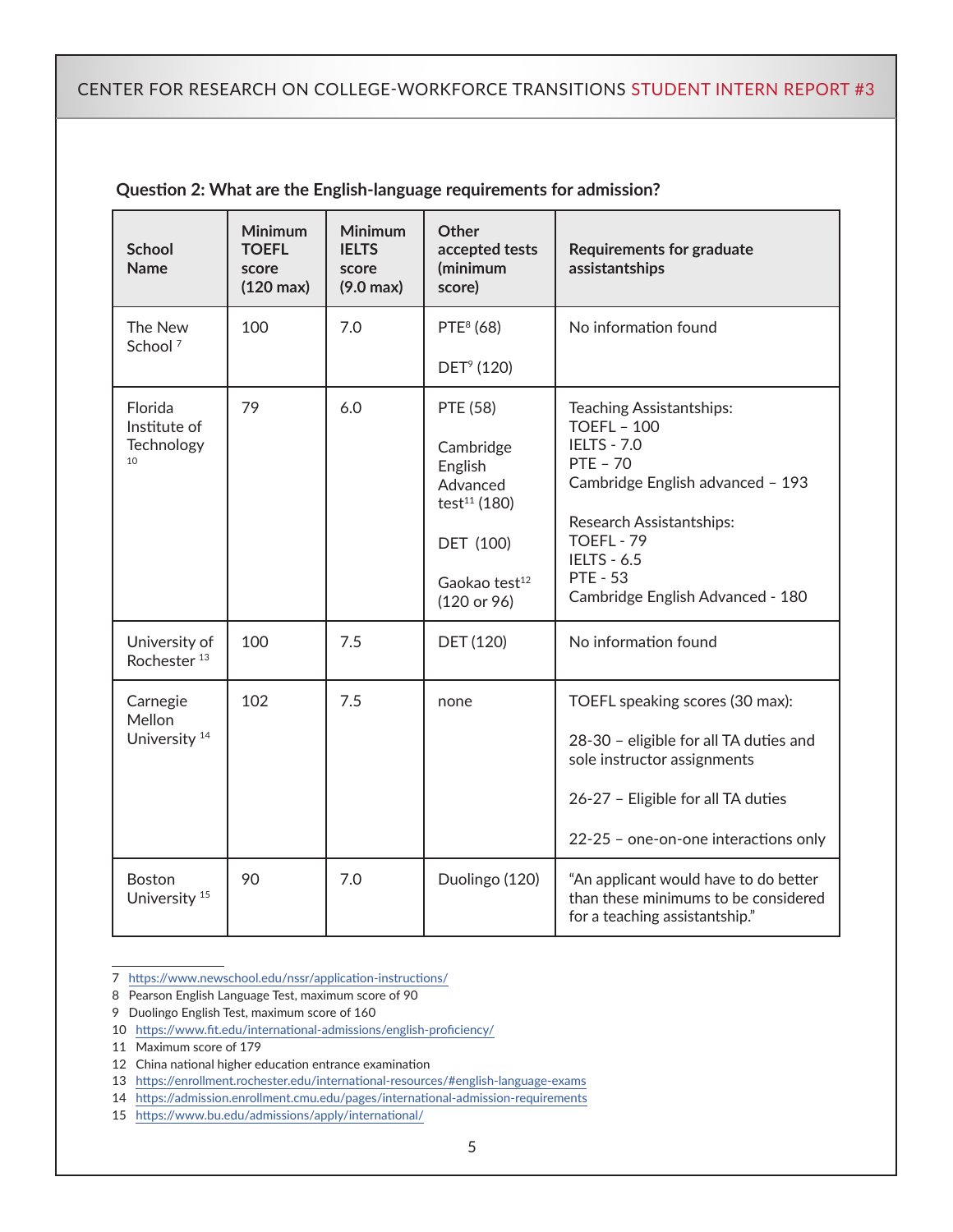#### **Question 3: What career counseling services are available and do they offer specific services for international students?**

#### **The New School**

The New School has a Career Development and Experience office<sup>16</sup> that provides listings for jobs and internships for undergraduate and graduate students, and also holds events such as career development workshops, networking opportunities, and career fairs. The website also offers 15 pre-written guides on topics ranging from résumé writing to networking salary negotiation. One of these guides is titled "International Student Job Search Guide."17 This 5-page guide offers a "career success plan" with advice on actions students can take in each year of their studies, a section on how to dress for an interview, meet and greet tips such as "S-H-E (Smile, Handshake, Eye Contact)," how to practice and engage in small talk, and lastly, tips for how to navigate and understand visa processes at each stage of a job search. The guide suggests international students speak to other international students and alumni who have been hired by U.S. companies to find companies "willing to hire international students." It also points students to the online resource GoinGlobal, which has a H1B visa search engine where students can search a directory of employers that have previously applied for H1B visas. Lastly, the guide briefly speaks to the tension surrounding when students should disclose their employment status to prospective employers. It suggests leaving visa status off of résumés, instead presenting it in a cover letter or during an initial interview. It also cautions that "many employers do not know what is involved in hiring a foreign national, and it is therefore crucial that you are able to clearly and confidently communicate this process to them."

In addition to the Career Development and Experience office, the International Student and Scholar Services office also provides information for employment.18 The resources listed in this office are focused more on making sure students understand visa guidelines, stressing repeatedly that "the U.S. government takes working without authorization very seriously." Specific guidelines are available for F-1 students as well as J-1 exchange visitors.

#### **Florida Institute of Technology**

The Career Services Office<sup>19</sup> at Florida Institute of Technology offers help with résumé building, job search assistance, mock interview, and organizes career fairs. On the office's homepage is a link for information for international students, which leads to lists and guides to on and off campus employment.<sup>20</sup> Like the New School, the office directs students to search the GoinGlobal database to find potential employers.

The International Student and Scholar Services office also provides employment information for international students, with particular focus on on-campus employment.<sup>21</sup> After discussions of eligibility requirements and taxes, the site has two sections that stress the importance that students follow federal visa guidelines.

<sup>16</sup> <https://www.newschool.edu/career-services/>

<sup>17</sup> <https://www.newschool.edu/career-services/international-student-job-guide.pdf>

<sup>18</sup> <https://www.newschool.edu/international-students-scholars/employment/>

<sup>19</sup> <https://www.fit.edu/career/>

<sup>20</sup> <https://www.fit.edu/career/current-student-resources/career-resource-center/international-student-employment-information/>

<sup>21</sup> <https://www.fit.edu/international-student-and-scholar-services/current-students/on-campus-employment-information/>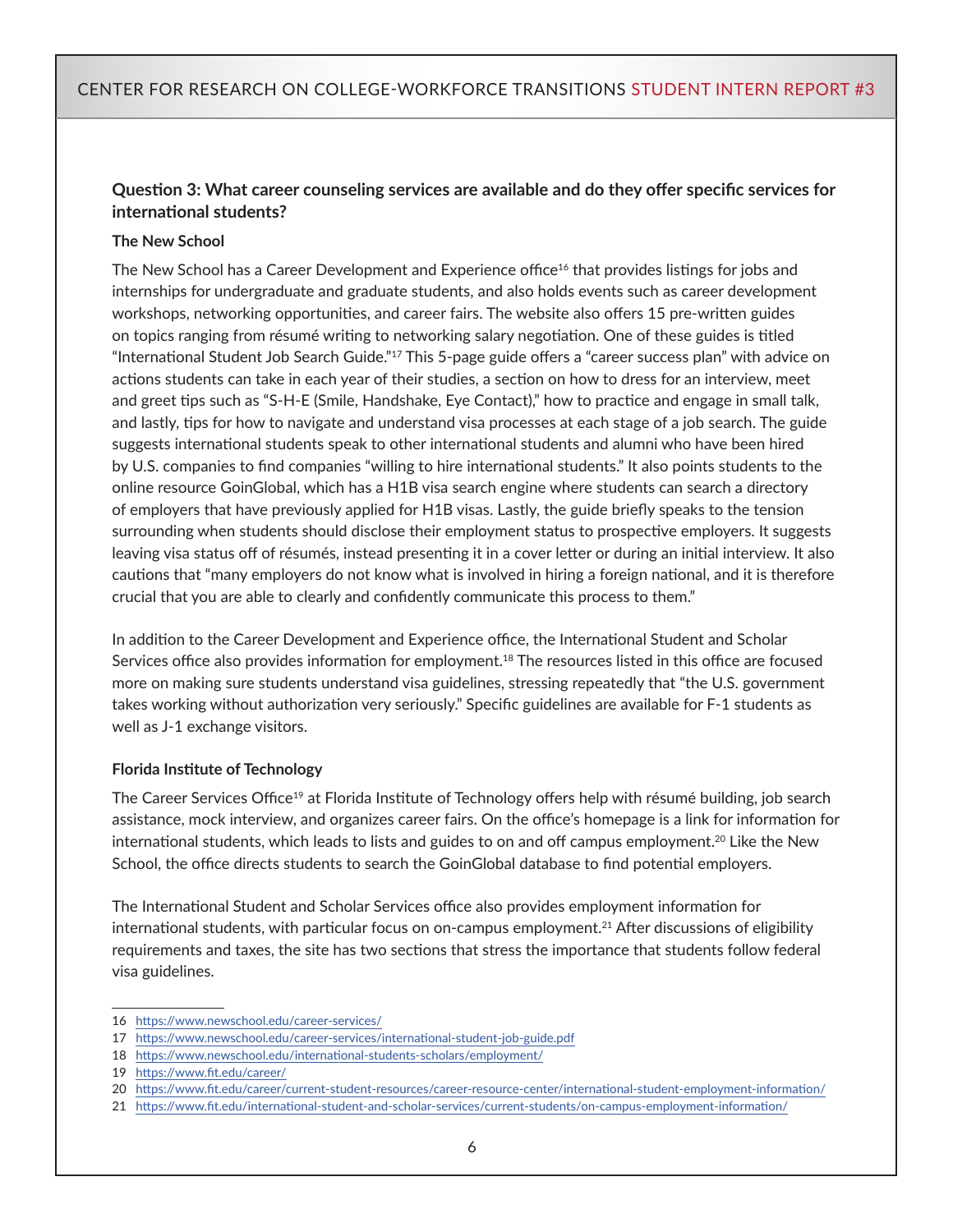#### **University of Rochester**

The Greene Center for Career Education and Connections<sup>22</sup> provides one-on-one career exploration and industry advising appointments, peer advising, graduate and professional school preparation, and recruitment activities. It also produces a podcast focused on different aspects of navigating the job market and has a Career Clothing Closet where students can access professional dress for interviews, presentations, etc. The site does not have any dedicated information for international students.

The International Services Office has a page dedicated to employment for international students<sup>23</sup>; however, it only speaks to visa requirements and does not offer guidance on job search.

#### **Carnegie Mellon University**

The Career and Professional Development Center<sup>24</sup> offers career counseling services, career fairs, interview assistance, résumé and cover letter help, and graduate school advising. The Center has a page dedicated to international students.25 Apart from a link to GoinGlobal's H1B Plus database, the page leads primarily to resources available at the Office of International Education for help with visa eligibility.

The Office of International Education's employment resource page provides on-campus employment information for F-1 and J-1 students as well as information about additional education/employmentrelated visas, such as Optional Practical Training (OPT) and Curricular Practical Training (CPT).26

#### **Boston University**

The Center for Career Development<sup>27</sup> provides support for students to help them determine their career goals, find internships and career opportunities, write résumés and cover letters, and preparing for interviews and negotiating salaries. There is a page dedicated to international students that provides numerous resources for all stages of the job search.28 The Center suggests international students adopt a global job search approach, citing high competition rates amongst international students for a small number of H1B visas. As part of the global job search, the site offers four online resources: Handshake and GoinGlobal, which provide databases of job listings; Big Interview, which lets students record mock interviews and get feedback; and Language Link, where students can join an English conversation group. There is also a section focused on interview tips for international students, with advice such as making sure to make eye-contact, how to handle any awkwardness that might arise if the student does not shake hands due to religious reasons, how to communicate strengths and weaknesses to a potential employer, the importance of sending a thank you note after an interview. Lastly, the page provides links to other offices at Boston University that can help international students, such as the Center for Writing and the International Students and Scholars Office.

<sup>22</sup> <https://www.rochester.edu/careercenter/index.html>

<sup>23</sup> <https://iso.rochester.edu/employment/index.html>

<sup>24</sup> <https://www.cmu.edu/career/index.html>

<sup>25</sup> <https://www.cmu.edu/career/students-and-alumni/international-students/index.html>

<sup>26</sup> <https://www.cmu.edu/oie/foreign-students/employment.html>

<sup>27</sup> <https://www.bu.edu/careers/>

<sup>28</sup> <https://www.bu.edu/careers/resources/international-students/>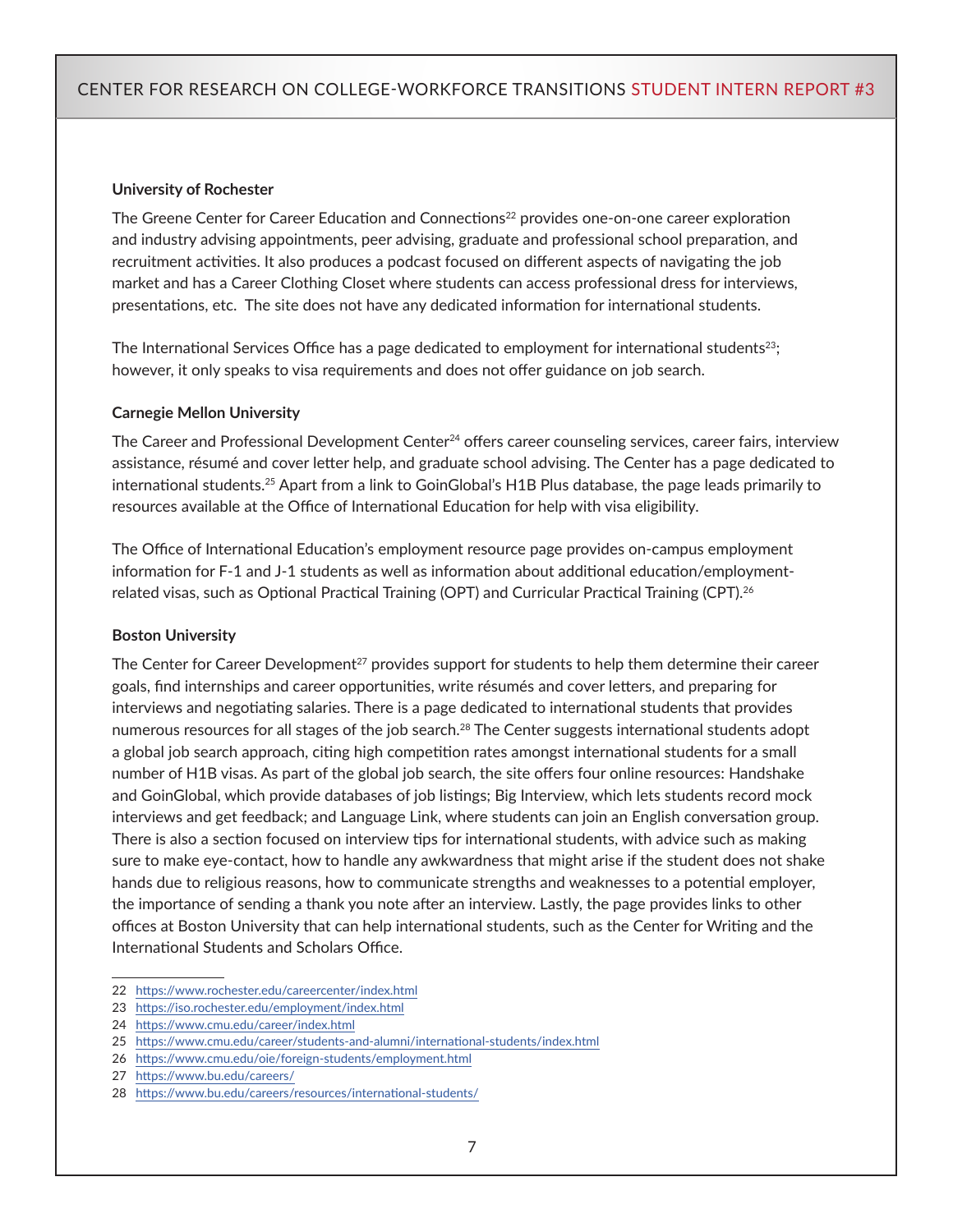The International Students and Scholars Office website has a page dedicated to employment and internships.29 Information is focused on ensuring that students understand and follow visa guidelines.

#### **Question 4: What English-language support programs are available to NNES international students?**

#### **The New School**

International students enrolled at The New School can receive ongoing English-language support through the University Learning Center.30 According to the ULC website, "ESL-certified tutors provide support in writing, speaking, and pronunciation. For those seeking assistance with writing, tutors can help with grammar, content, structure, clarity, etc. ESL speech appointments are available for students looking to expand their vocabulary, improve their pronunciation, and practice presentations and daily conversation. Speech appointments also provide students with a valuable opportunity to enhance their listening skills." In addition to individual tutoring, the ULC also holds regular pronunciation groups and conversation groups.

The Parsons School of Design offers language supported (LS) courses for students for whom English is a second language. LS courses cover the same content as non-LS courses, with "extra attention to vocabulary, cultural references, and support for reading and writing…Parsons LS faculty possess training specific to both the content area and the language support focus."31

For students who do not meet the minimum English proficiency scores, The New School offers "ESL + certificate programs" where students both develop their English skills and study a subject they plan to pursue at the university level. Certificate programs include: ESL + university preparation, ESL + design at the Parsons School of Design, ESL + food, and ESL + music at the Mannes School of Music. Graduates of these certificate programs can pursue further studies at the New School or another university.

#### **Florida Institute of Technology**

English proficiency is not a requirement for admission to Florida Tech. Students who are admitted to Florida Tech but do not yet meet the English proficiency requirements can enroll in the ESL Bridge Program.<sup>32</sup> This program usually takes two semesters to complete, upon which students can enroll in their academic program.

Florida Tech also offers two credit bearing ESL classes for admitted students who score just below the minimum English-language proficiency scores.<sup>33</sup> These students may begin their academic coursework in conjunction with their ESL classes.

<sup>29</sup> <https://www.bu.edu/isso/employment-internships/>

<sup>30</sup> <https://www.newschool.edu/learning-center/>

<sup>31</sup> https://www.newschool.edu/parsons/english-language-placement/#:~:text=Language%2DSupported%20(LS)%20Pathway,as%20 History%20is%20also%20offered.

<sup>32</sup>  [https://www.fit.edu/psychology-and-liberal-arts/schools/arts-and-communication/academics-and-learning/english-as-a-second](https://www.fit.edu/psychology-and-liberal-arts/schools/arts-and-communication/academics-and-learning/english-as-a-second-language-esl-bridge-program/)[language-esl-bridge-program/](https://www.fit.edu/psychology-and-liberal-arts/schools/arts-and-communication/academics-and-learning/english-as-a-second-language-esl-bridge-program/)

<sup>33</sup>  [https://catalog.fit.edu/preview\\_program.php?catoid=1&poid=174](https://catalog.fit.edu/preview_program.php?catoid=1&poid=174)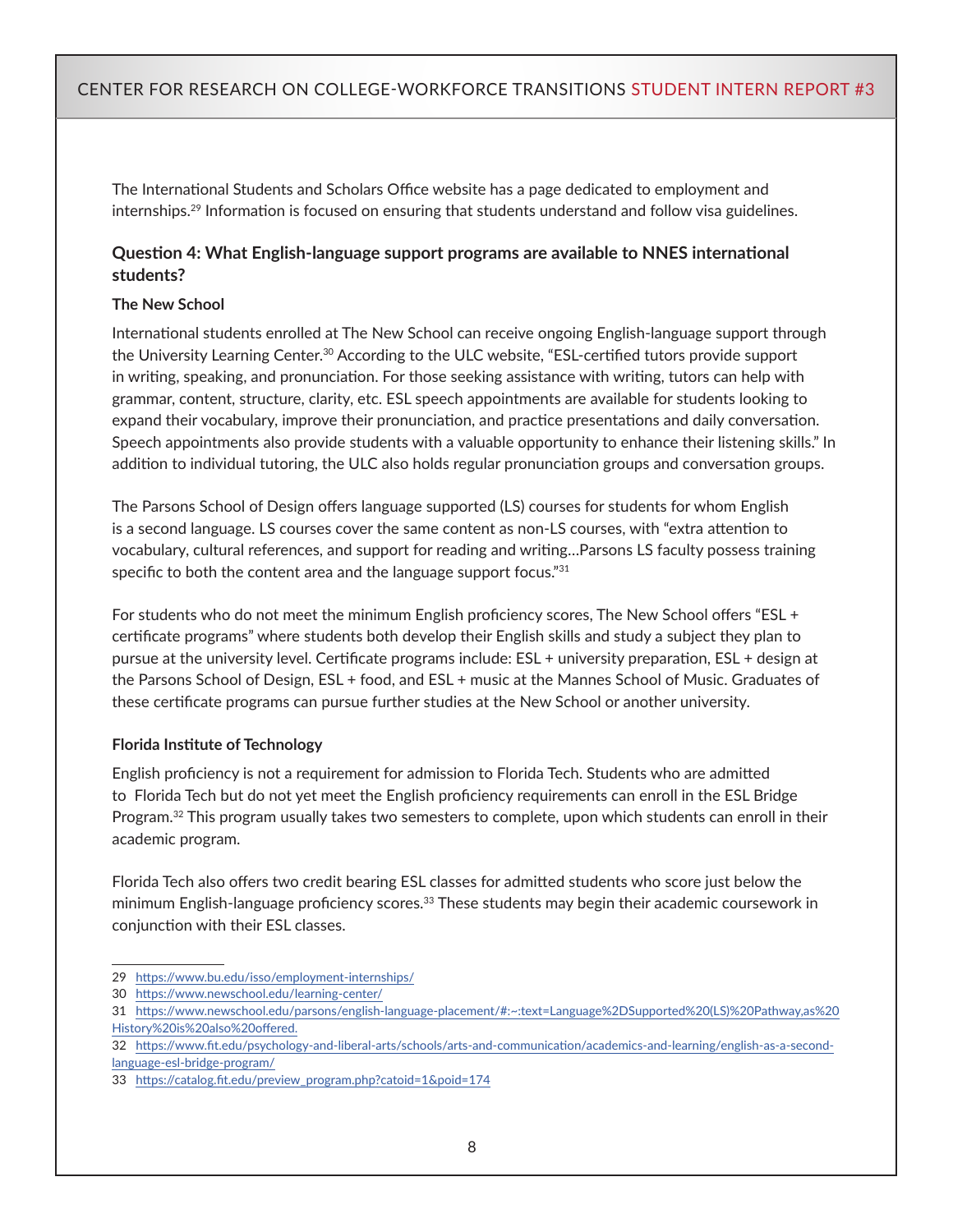#### **University of Rochester**

The International Services Office (ISO) website has a page titled "US culture and adjustment," which includes information on cultural adjustment, US social customs, common American values, and English language support<sup>34</sup> The site lists three university classes and groups for international students: a tenweek non-credit bearing English language program for new international students (however, the link for more information on this program leads to an error message), a Writing, Speaking, and Argument program available to all university students who would need tutoring, and the Eastman School of Music English for Academic Purposes program, which helps students develop their English language skills with special attention to subjects related to music. The ISO website also lists six English language support services in the Rochester area, some of which are free and some of which require fees.

International students whose test scores do not yet meet the English proficiency requirements may gain admission to the university through the English for Academic Purposes Program (EAPP). The EAPP is a two-semester program for both native and non-native speakers of English with a focus on developing "critical reading, reasoning, writing, and communication skills".<sup>35</sup>

#### **Carnegie Mellon University**

The Intercultural Communication Center (ICC) serves "all international students seeking language and cultural training to reach academic and career goals."<sup>36</sup> The ICC offers 4-6 week workshops on a variety of topics such as language and culture for teaching, advanced grammar monitoring, and fluency for presentations, one time seminars on topics such as communicating data effectively, elevator talk, email for academic purposes, and participating in classes, and 1-1 consultations that provide individualized feedback and coaching. 37 The ICC also offers cross-cultural training for native and nonnative English-speaking faculty, staff, and students.

#### **Boston University**

The Center for English Language & Orientation Programs (CELOP) offers intensive English classes at various levels, as well as specialized professional programs focusing on law, business, and hospitality management.38 It also offers an English Plus Credit program where students can improve their English skills and earn BU credit.39

The Educational Resource Center (ERC) and College of Communication Writing Center also provide support for all students at the university in writing and peer tutoring.

<sup>34</sup> <https://www.iso.rochester.edu/living/culture/index.html>

<sup>35</sup> <http://writing.rochester.edu/eapp/index.html>

<sup>36</sup> <https://www.cmu.edu/icc/about/index.html>

<sup>37</sup> <https://www.cmu.edu/icc/language-training/index.html>

<sup>38</sup> <https://www.bu.edu/celop/academics/programs/>

<sup>39</sup> <https://www.bu.edu/celop/academics/programs/english-plus-credit/>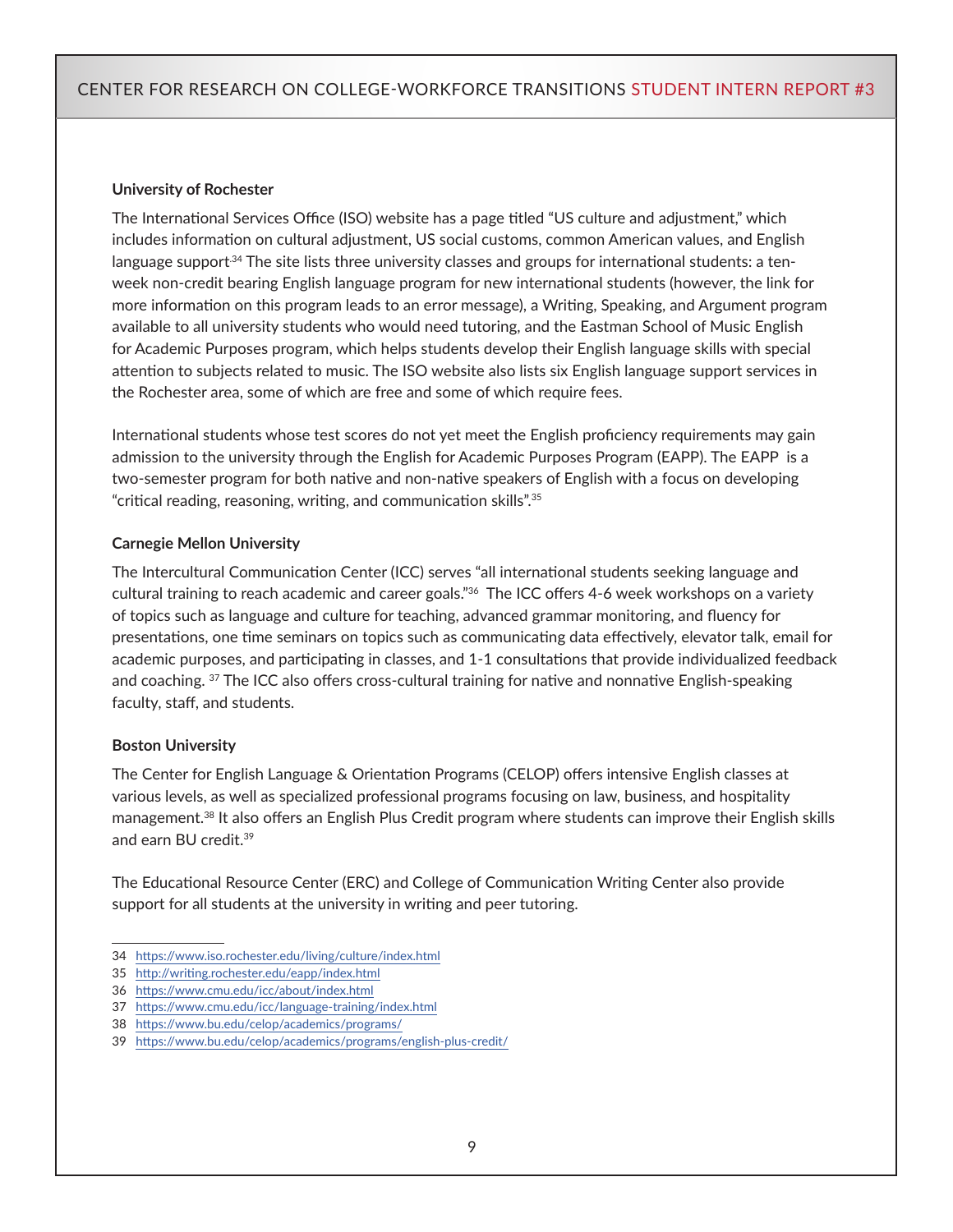#### **Question 5: (How) are workforce transitions incorporated into these English-language support programs?**

None of the program or university websites mentioned work preparedness or workforce transitions for NNES international students. English-language support programs focused primarily on helping students with academic English necessary to succeed in their courses. The programs that do entail professional/ discipline specific English language support are listed in the table below:

| <b>School Name</b>              | Professional/discipline specific English language support                                                                  |  |
|---------------------------------|----------------------------------------------------------------------------------------------------------------------------|--|
| The New School                  | ESL + certificate programs (for non-enrolled students)                                                                     |  |
| Florida Institute of Technology | <b>None</b>                                                                                                                |  |
| University of Rochester         | Eastman School of Music English for Academic Purposes<br>Program                                                           |  |
| Carnegie Mellon University      | <b>None</b>                                                                                                                |  |
| <b>Boston University</b>        | Professional programs focusing on law, business, and<br>hospitality management (for enrolled and non-enrolled<br>students) |  |

Two universities did stand apart, however, in their attention to the need for professors to be better trained to support their NNES international students. At Carnegie Mellon University, the Intercultural Communication Center offers a workshop titled "Navigating Language and Cultural Differences when Interviewing Nonnative Speakers." The ICC website explains that this workshop "was created in response to faculty concerns that interviews with international applicants are often more challenging due to language and cultural differences. Also, some faculty find that their lack of background with language assessment can lead to an inaccurate impression of an applicant's command of spoken English. Participants become aware of the potential stumbling blocks and familiarized themselves with some basic techniques and procedures commonly used at ICC to communicate with nonnative English speakers." <sup>40</sup> It is unclear from the site, however, how many professors have taken this workshop, whether it is mandatory or volunteer, how often the workshop is offered, and what other types of support the ICC offers for professors.

<sup>40</sup> <https://www.cmu.edu/icc/programs/crosscultural/>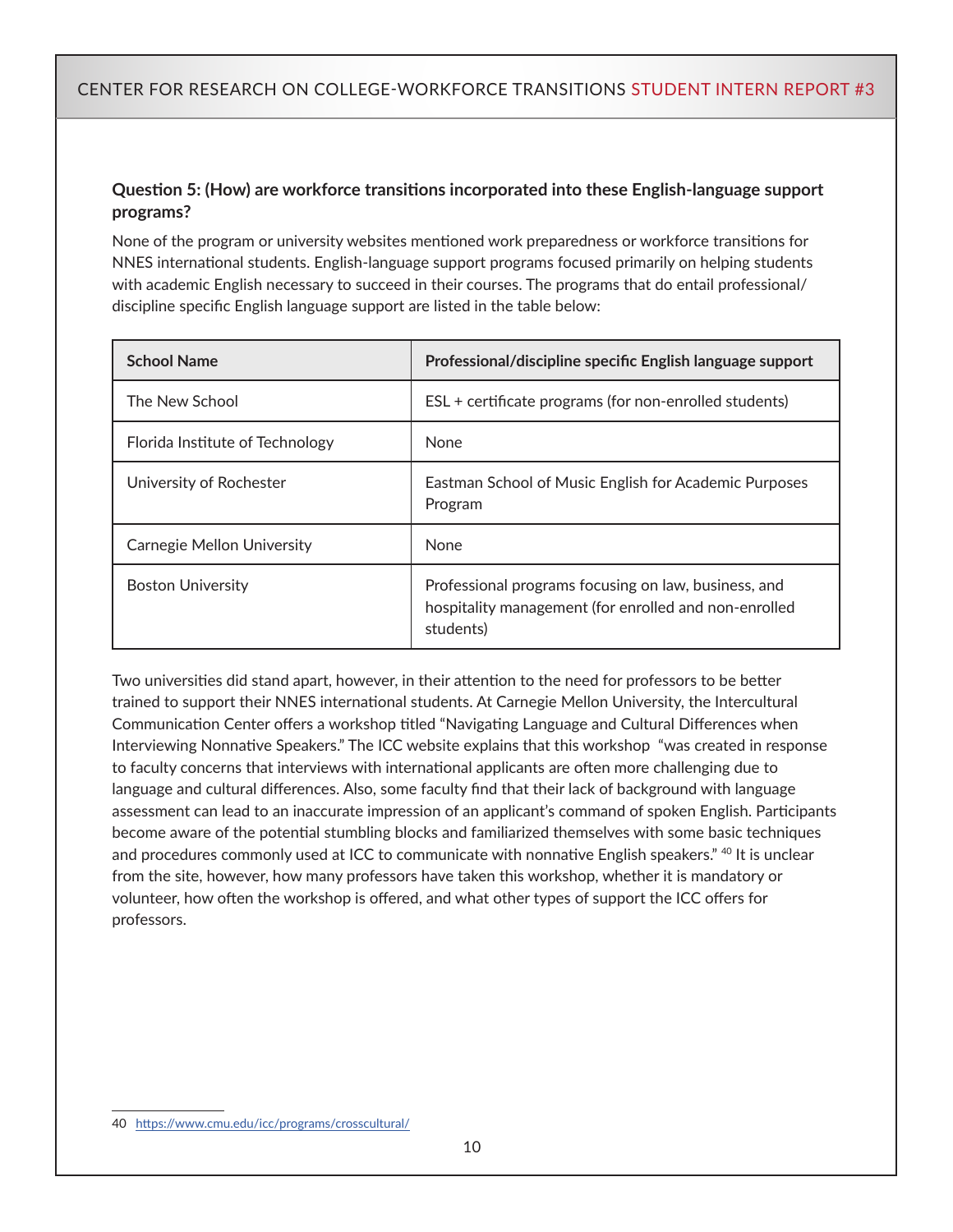At The New School, a survey was conducted amongst faculty in 2017 to "assess the experiences, perceptions, and needs of faculty" working with NNES students.41 The report continues, "the data generated from this study will help us prioritize the next steps in building greater support for faculty and improving the integration of NNES students into our learning community." Results of this survey showed that most faculty did not feel prepared to effectively teach NNES students. The report also offered seven recommendations, ranging from better utilizing and expanding existing support for faculty and students to creating clearer guidelines for grading NNES students' writing. It is unclear from the school's website, however, whether further surveys were conducted and what changes were made as a result of findings.

# **Discussion**

These findings present a gap in university support for workforce transitions and work-preparedness for international students on the one hand, and language support for NNES international students on the other. Job search advice and support for international students is, for the most part, identical to that offered for domestic students, and career counseling centers and international student offices are more focused on visa regulations than helping international students navigate and adapt to linguistic and culture differences. When these issues were address, advice was superficial, such as reminding students to make eye contact. Markedly absent from any of the university websites is a discussion or acknowledgement of additional obstacles facing NNES international students of color on the job market. It is thus unclear if career counselors at these universities are attuned to these students' particular needs.

Regarding English-language support, the trend at the five universities is to focus on helping students better communicate with their peers and professors, thus putting the onus solely on NNES international students to navigate not only new academic and social mores, but also figure out how to leverage these relationships for career placement and advancement. As researchers have shown, building relationships with peers, professors, advisers, and mentors is a key way international university students learn about and obtain career opportunities (Popadiuk & Arthur, 2013; Pham et al, 2019). It is therefore important that universities provide support not only to NNES students, but to faculty and administrators who play significant roles in helping students transition to the workforce.

# **Recommendations for further research**

This report offers a preliminary overview of five universities' offerings for NNES international students with special attention to workforce preparedness and transition. Further research into this area is necessary in order to better understand student and faculty experiences and ensure that NNES students have access to the same post-graduation career opportunities as their native English-speaking peers.

<sup>41</sup> <https://www.newschool.edu/provost/institutional-research/>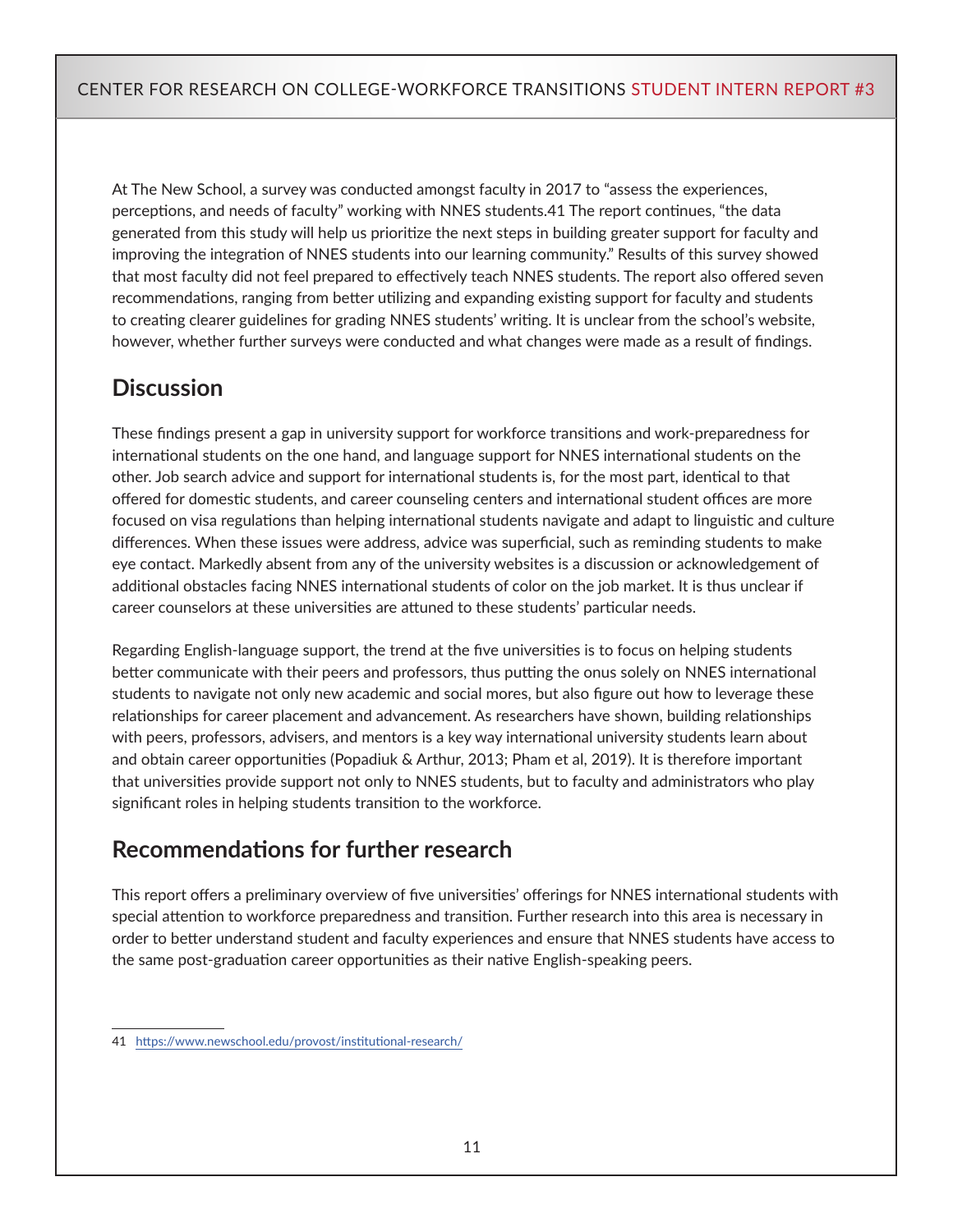Below, I provide areas and questions that require further study and research:

- Qualitative studies are needed that focus specifically on NNES international students' experiences with college-workforce transitions.<sup>42</sup> Are they able to find employment in their chosen field after graduating? What social networks do they utilize to find employment? Are professors, administrators, etc. equipped to help NNES international students navigate job markets? Do NNES international students feel supported by their universities in regard to workforce transitions?
- Research is needed into NNES international students' experiences with internships. Do NNES international students have the same access to internships as their native English-speaking peers? How do companies and organizations feel about hiring NNES international students as interns?
- Similar to The New School survey, universities need to assess the ability of their instructors and faculty to support NNES students. How do professors, in particular those in STEM and business disciplines, feel about their ability to support their NNES international students? What trainings and other forms of support are available within and across different departments for instructors and administrators?
- More research is needed that focuses on NNES international students of color, in particular those from Africa, and their experiences with workforce transitions. (How) do these students' experiences differ from other NNES international students? Do NNES international students from countries other than the top five (China, India, South Korea, Saudi Arabia, and Canada) feel supported and seen by their universities? Are professors, administrators, etc. equipped to help these students navigate the linguistic and racial obstacles they may face in transitioning to the workforce?

## **Sources**

- Andrade, M. S. (2009). The effects of English language proficiency on adjustment to university life. *International Multilingual Research Journal, 3*(1), 16-34.
- Asante, G., Sekimoto, S. & Brown, C. (2016). Becoming "Black": Exploring the racialized experiences of African immigrants in the United States. *Howard Journal of Communications, 27*(4), 367-384.
- Beoku-Betts, J. (2004). African women pursuing graduate studies in the sciences: Racism, gender bias, and third world marginality. *NWSA Journal, 16(*1), 116-135.
- Choudaha, R. (2017). Three waves of international student mobility (1999-2020). *Studies in Higher Education, 42*(5), 825-832.
- Fries-Britt, S., Mwangi, C. A. G. & Peralta, A. M. (2014). Learning race in a U.S. context: An emergent framework on the perceptions of race among foreign-born students of color. J*ournal of Diversity in Higher Education, 7*(1), 1-13.

<sup>42</sup> An example of this type of study is Sangganjananich et al (2011) and Popadiuk and Arthur (2013).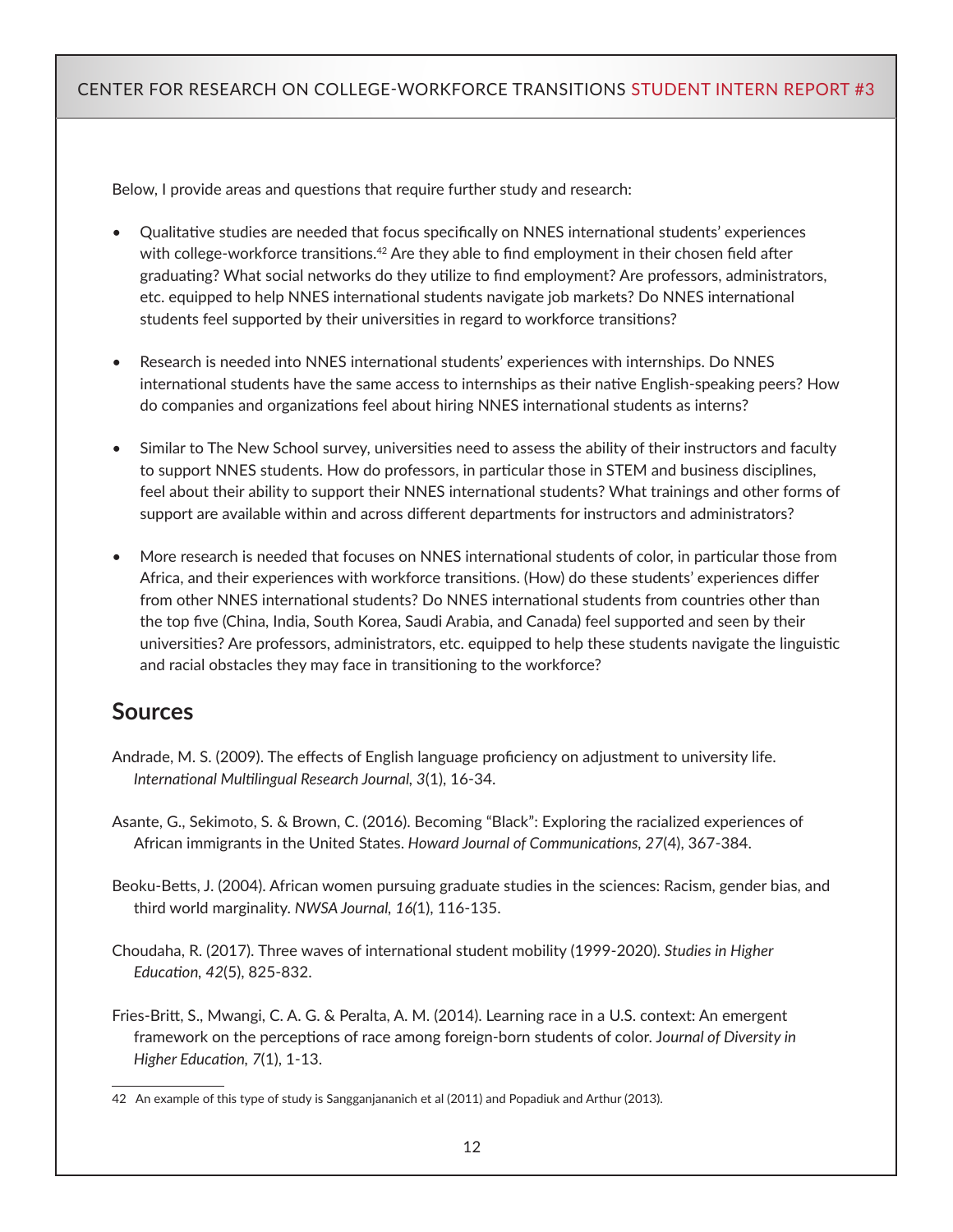Gebhard, J. G. (2012). International students' adjustment problems and behaviors. *Journal of International Students, 2*(2), 184-193.

Institute of International Education. (2019). *Open Doors.* <https://opendoorsdata.org/>

- International Trade Administration. (2016). Top Markets Report: Education. [https://legacy.trade.gov/](https://legacy.trade.gov/topmarkets/pdf/Education_Executive_Summary.pdf) [topmarkets/pdf/Education\\_Executive\\_Summary.pdf](https://legacy.trade.gov/topmarkets/pdf/Education_Executive_Summary.pdf)
- McFadden, A. & Seedorff, L. (2017). International student employment: Navigating immigration regulations, career services, and employer considerations. In H. P. Jameson & J. R. Loper (Eds.), S*tudent affairs professionals cultivating campus climates inclusive of international students* (pp. 37-48). Hoboken, NJ: Wiley Subscription Services, Inc.
- Mitchell Jr., D., Steele, T., Marie, J. & Timm, K. (2017). Learning race and racism while learning: Experiences of international students pursuing higher education in the midwestern United States. *AERA Open, 3*(3), 1-15.
- The New School. (2017 April). *Instructional experiences with Non-Native English Speaker (NNES) Students.*  Survey brief.<https://www.newschool.edu/provost/institutional-research/>
- Pham, T., Tomlinson, M. & Thompson, C. (2019). Forms of capital and agency as mediations in negotiating employability of international graduate migrants. *Globalisation, Societies and Education, 17*(3), 394-405.
- Popadiuk, N. E. & Arthur, N. M. (2013). Key relationships for international student university-to-work transitions. *Journal of Career Development, 41*(2), 122-140.
- Project Atlas. (2019). A quick look at global mobility trends. Institute of International Education. [https://p.](https://p.widencdn.net/rohmio/Project-Atlas-2019-graphics) [widencdn.net/rohmio/Project-Atlas-2019-graphics](https://p.widencdn.net/rohmio/Project-Atlas-2019-graphics)

Quilantan, B. (2020, Oct. 21) Homeland Security will pull 1,100 OPT permits from international students. *Politico.* <https://www.politico.com/news/2020/10/21/dhs-international-students-permits-430909>

- Redden, E. (2020, Sep. 25). Major change to student visa rules proposed. *Inside Higher Ed.* [https://www.](https://www.insidehighered.com/news/2020/09/25/trump-administration-proposes-major-overhaul-student-visa-rules) [insidehighered.com/news/2020/09/25/trump-administration-proposes-major-overhaul-student-visa](https://www.insidehighered.com/news/2020/09/25/trump-administration-proposes-major-overhaul-student-visa-rules)[rules](https://www.insidehighered.com/news/2020/09/25/trump-administration-proposes-major-overhaul-student-visa-rules)
- Reynolds, A. L. & Constantine, M. G. (2007). Cultural adjustment difficulties and career development of international students. *Journal of Career Assessment, 15*(3), 338-350.
- Sangganjanavanich, V. F., Lens, A. S, & Cavazos Jr., J. (2011). International students' employment search in the United States: A phenomenological study. *Journal of Employment Counseling, 48,* 17-48.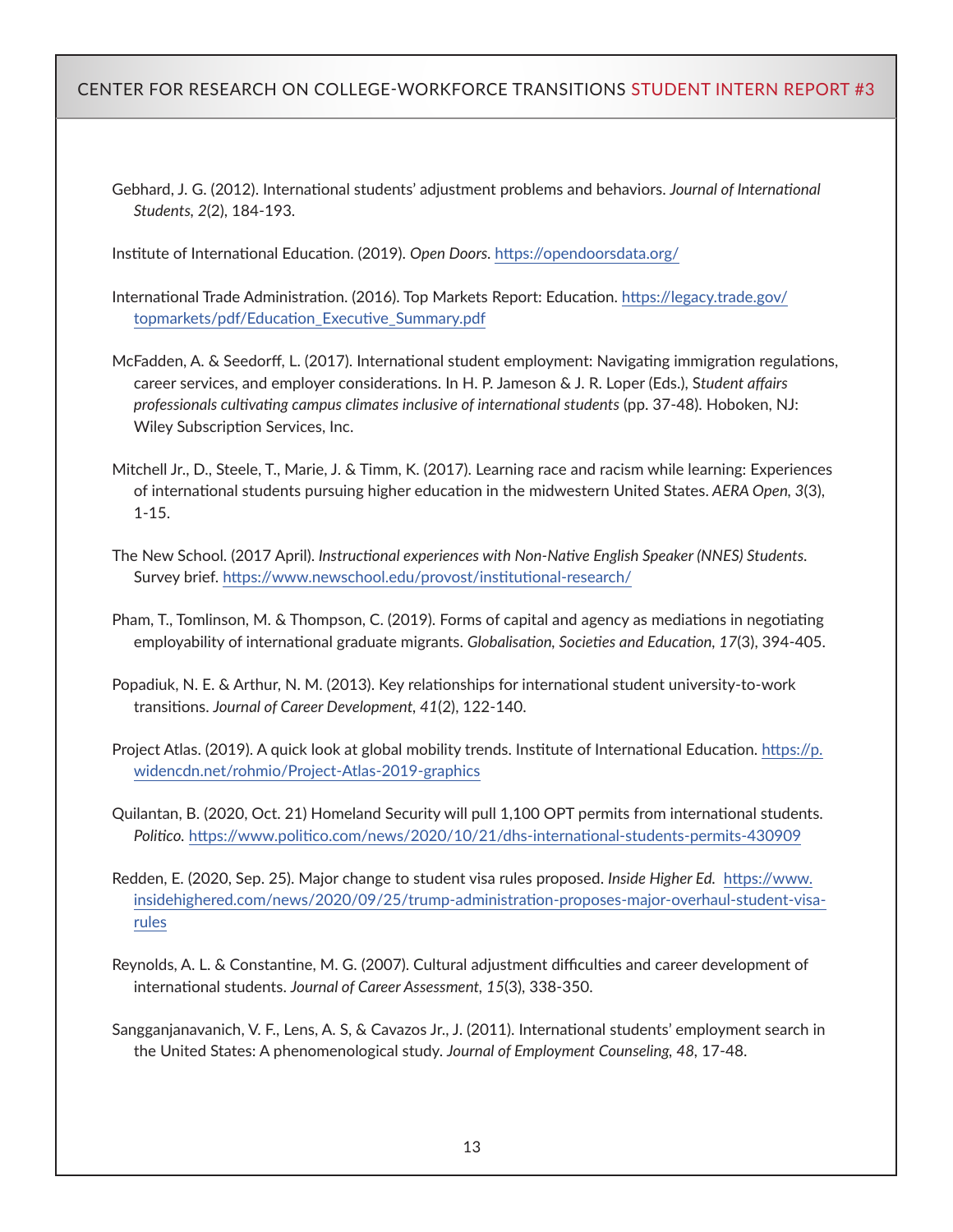Shih, S. & Brown, C. (2000). Taiwanese international students: Acculturation level and vocational identity. *Journal of Career Development, 27*(1), 35-47.

Tian, L. & Liu, N. C. (2020). Inward international students in China and their contributions to global common goods. Higher Education<https://doi.org/10.1007/s10734-020-00522-5>

UNESCO Institute for Statistics (UIS) database,<http://data.uis.unesco.org/> [18 August 2020].

- U.S. News & World Report (2020). Most international students: National universities. [https://www.usnews.](https://www.usnews.com/best-colleges/rankings/national-universities/most-international) [com/best-colleges/rankings/national-universities/most-international](https://www.usnews.com/best-colleges/rankings/national-universities/most-international)
- Xing, D. & Bolden, B. (2019). Exploring oral English learning motivation in Chinese international students with low oral English proficiency. *Journal of International Students, 9*(3), 834-855.
- Yao, C. W., Mwangi, C. A. G., & Brown, V. K. M. (2019). Exploring the intersection of transnationalism and critical race theory: A critical race analysis of international student experiences in the United States. *Race Ethnicity and Education, 22*(1), 38-58.